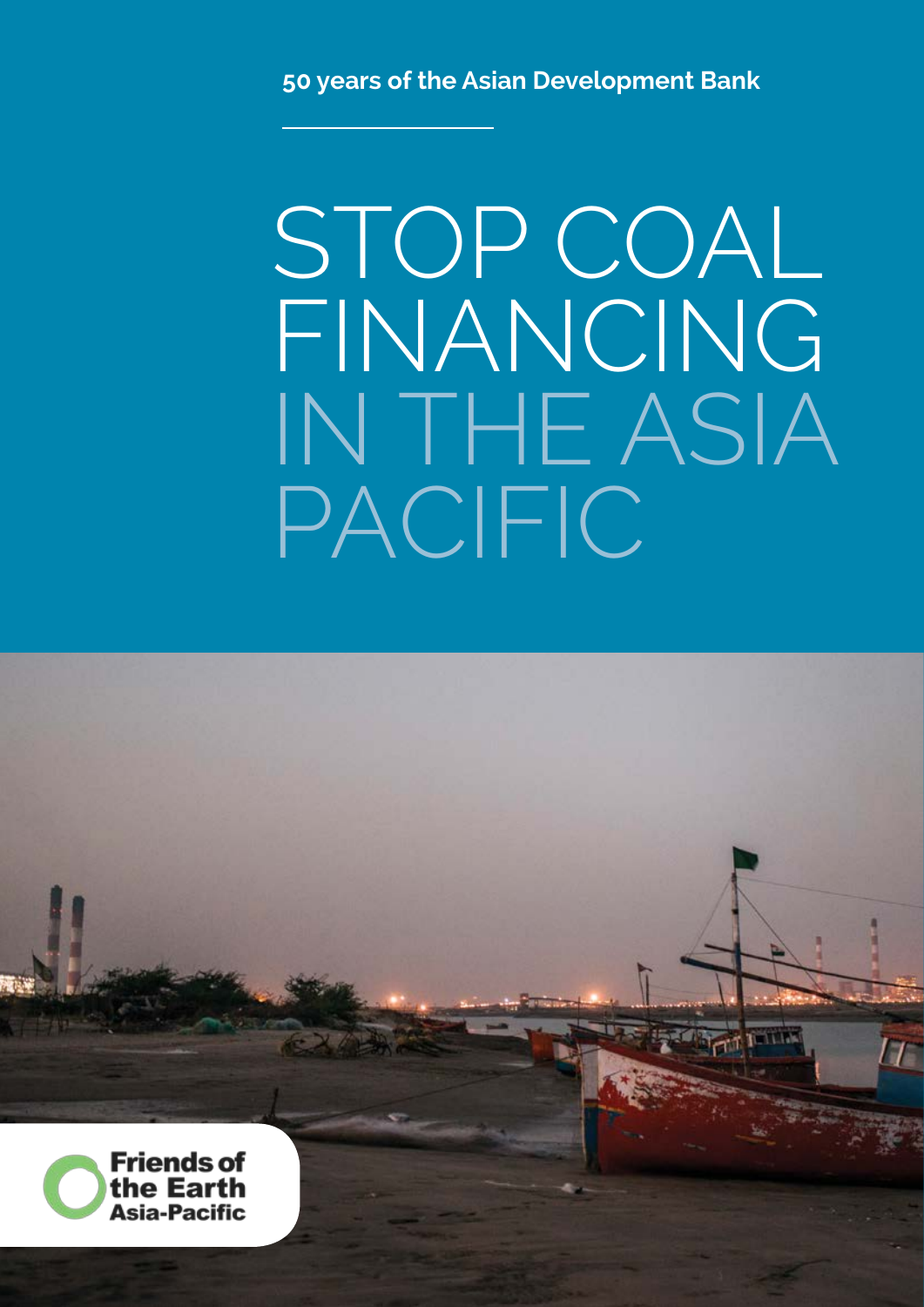"Action to curb greenhouse gas emissions by replacing dirty energy with renewable alternatives has never been more important for the safety of people in the Asia Pacific region."

**2**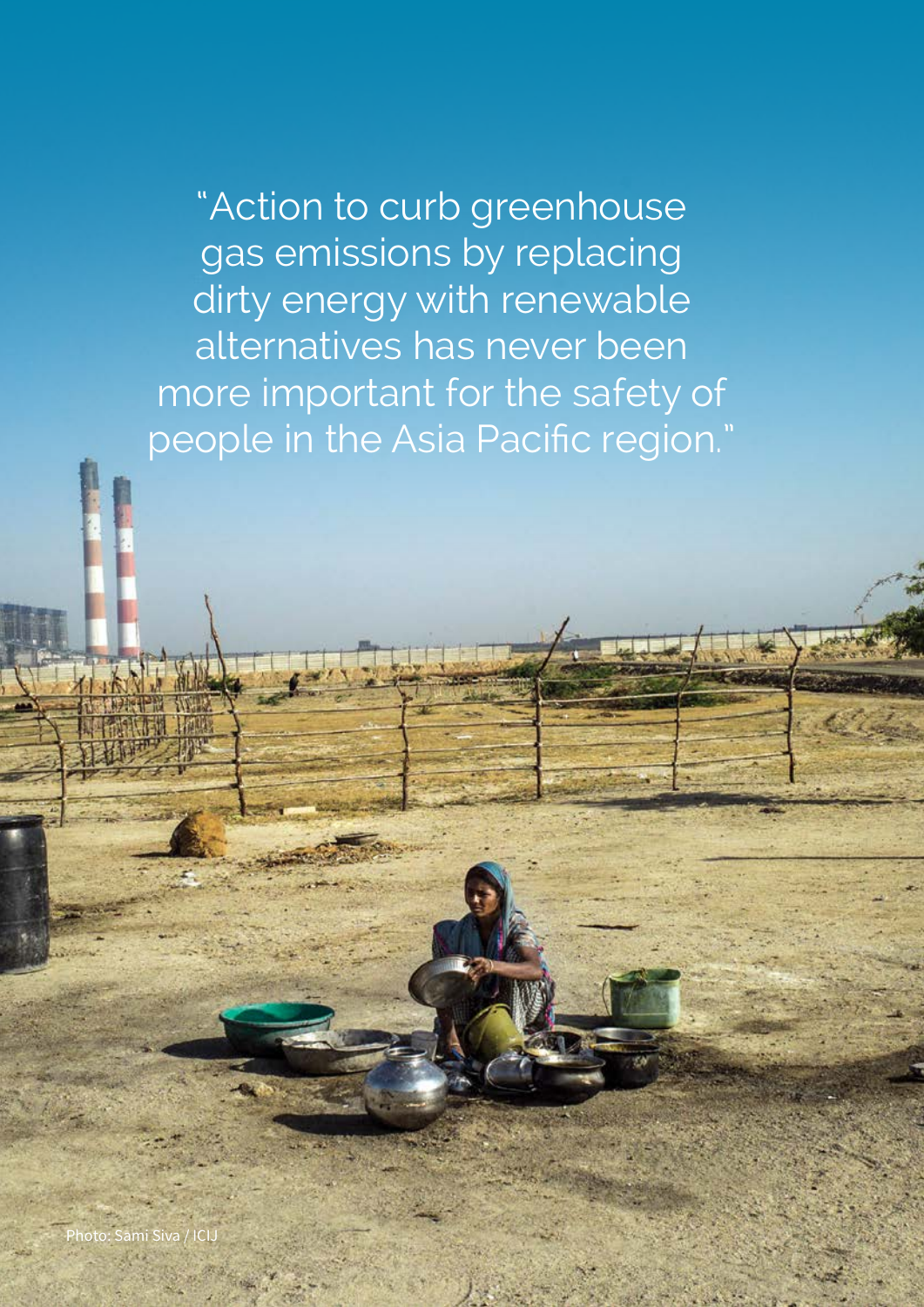# Introduction

Climate change poses extreme risks to the Asia Pacific region that will endanger the lives and livelihoods of low income people and people living in poverty. In 2015 in Paris, 194 countries made a commitment that they would drastically cut greenhouse gas emissions to limit global warming to 1.5 degrees celsius. But while most nations in the Asia Pacific region have signed and ratified the Paris Agreement, greenhouse gas emissions continue to rise.

Taking into account historical emissions, the remaining global emissions budget to limit warming to below 1.5  $^{\circ}$ C is 630 Gt CO $_{2}^{\text{--}1}$ . According to the International Energy Agency, however, just factoring in thermal coal power stations currently under construction, India and China alone will reach 169 Gt CO $_{\rm _2}$  by 2050. If all planned thermal coal power stations go ahead, this figure reaches a staggering 196Gt CO $_{\rm 2}$  by 2050.

Action to curb greenhouse gas emissions by replacing dirty energy with renewable alternatives has never been more important for the safety of people in the Asia Pacific region.

The Asian Development Bank purports to recognize this. Their own policy documents explicitly outline the devastating impact climate change will have on Asian peoples. They present that economic growth is not sustainable unless it is environmentally sustainable, and that environmental degradation and climate change present fundamental challenges to their vision of eliminating poverty in the Asia Pacific by 2020.

Their 2009 Energy Policy states that "within Southeast Asia, and in the Pacific islands, many natural ecosystems are vulnerable to climate change and some will probably be irreversibly damaged. The poorest people within the large populations of both sub-Saharan Africa and South Asia are most vulnerable to the effects of climate change."

They note that climate change will result in "more intense tropical storms, more severe and more frequent droughts and floods, accelerated melting of glaciers and rises in the sea level, higher frequency of forest fires, shortages of freshwater,

threatened crop production and aquaculture, higher incidence of heat-related and infectious diseases, and greater risk of loss of life and property" all of which will affect those in poverty first, and the hardest. In the last six years since 2008 some 140 million people have been forced to move because of climate related disasters, disproportionately in Asia<sup>2</sup>.

They also recognise the role of coal and the burning of fossil fuels as a key driver of dangerous climate change. However, despite this, the ADB continues to fund coal projects across the Asia Pacific region that will exacerbate dangerous changes in the climate. In fact, between the years 2007-2014 the Natural Resource Defense Council found the ADB to have been the third largest international public financier of coal fired power plants, investing over \$3 billion in coal projects. While the ADB have produced policies that restrict the funding of coal projects, they refuse to rule out funding coal mines, power stations and other infrastructure. This serious disconnect between climate commitments and coal financing policy is unacceptable.

Friends of the Earth Asia Pacific also hold significant concerns about the impacts of coal projects on local communities. Infrastructure development and ongoing pollution from coal mines and power stations have been found to cause significant health impacts on local people, caused displacement, and environmental damage that endanger the livelihoods of local people.

Friends of the Earth Asia Pacific therefore calls for the Asian Development Bank to cease all support for new coal projects, and to hasten the transition to sustainable renewable energy across Asia. We also believe the ADB must use its influence to lobby other multilateral lending institutions urgently to do the same.

While this report focuses on the funding of coal projects, Friends of the Earth Asia Pacific also notes that ADB continues to actively support oil, gas and unconventional gas projects that pose a significant threat to local environments and the climate. We call on the ADB to urgently review the impacts of such projects on local communities and their related greenhouse gas emissions, and to rule out projects that exacerbate environmental degradation and climate change.

<sup>1.</sup> http://climate-justice.info/wp-content/uploads/2013/11/EquityVision\_v4.pdf

<sup>2.</sup> Climate refugees: human insecurity in a warming world, Steve Trent, Environmental Justice Foundation, 2015.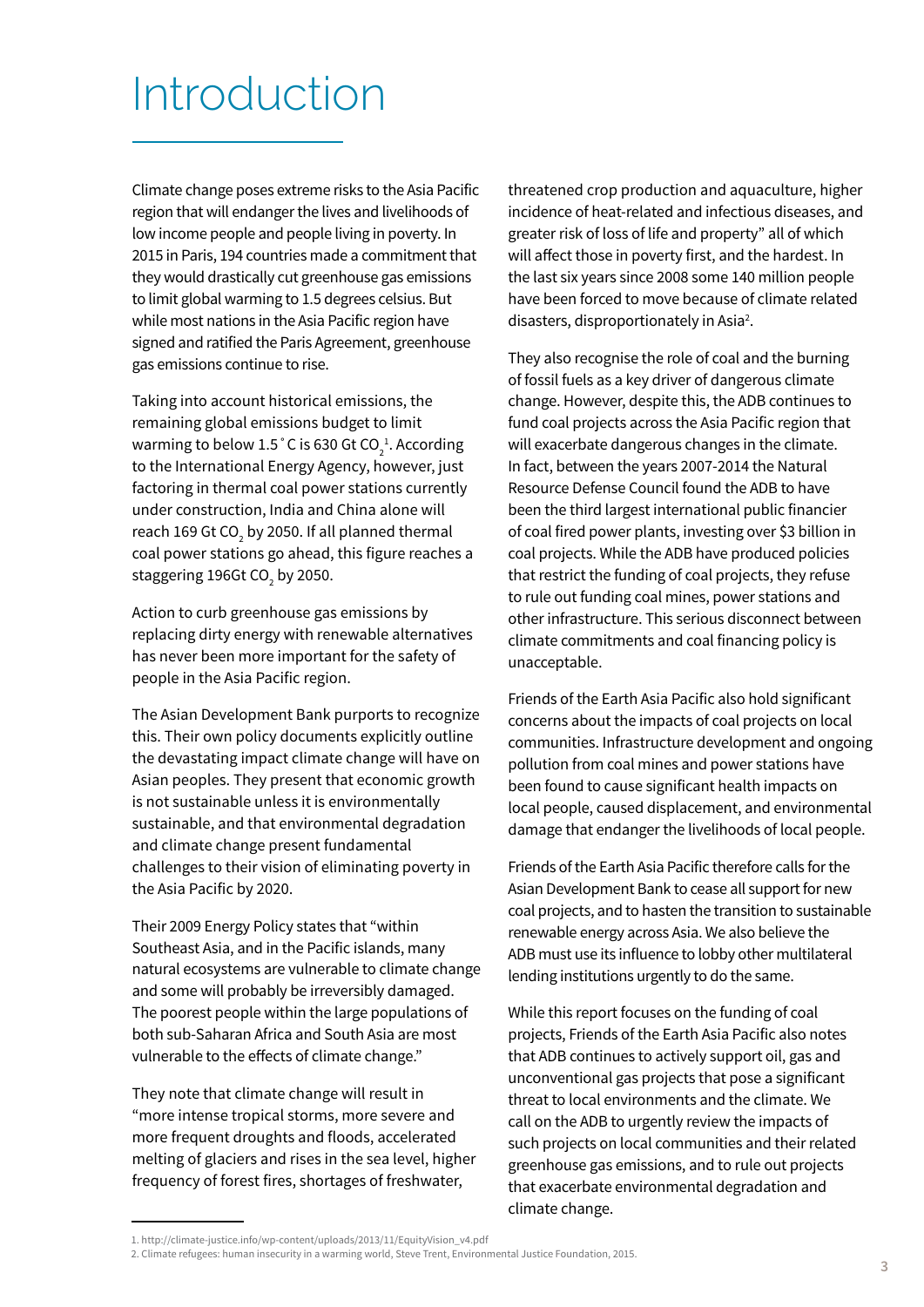# Past coal projects financed

The Asian Development Bank has a history of financing large coal projects despite pledging commitment to environmentally sustainable development and climate action.

In fact, between the years 1994-2012 the Natural Resource Defense Council found the ADB to have been the third largest international public financier of coal fired power plants, investing \$3.9 billion in 21 projects<sup>3</sup>. Subsequent analysis shows they continued significant funding of coal projects from 2007-2014, despite increasing pressure from stakeholders, shareholders, local communities and civil society to refuse finance to large scale coal.

In 2009 regardless of opposition from community and environment groups the ADB put forward \$120 million for the development of the Naga coal fired power plant complex in the Philippines, which involves multiple power stations. According to Kalikasan People's Network for the Environment the ADB funded the coal fired power plant despite the presence of considerable alternative energy opportunities in the region;

> "The total geothermal potential in the Visayas is estimated at 1,619 MW constituting 42% of the country's total geothermal reserves. With the excess electricity and rich geothermal potential that can be tapped, there is more than enough energy to supply the demand and need of Visayas. Yet, ADB pursued the coal-fired power plant project and was permitted by the government.<sup>4</sup>"

In 2013, in spite of opposition from key shareholders, the ADB approved the \$900 million Jamshoro coal fired power plant, a 600MW station in Sindh, Pakistan (see case study below). This approval came in violation of their own environmental policies, and without adequate investigation of renewable energy alternatives.

Perhaps the most controversial project has been the ADB's \$450 million investment in the 4,000-megawatt Tata Mundra Ultra Mega Coal plant in the Indian state of Gujarat. The ADB's own compliance review panel found that a lack of consultation with local communities, as well as a failure of compliance with waste and pollution management strategies resulted in significant harm to the local environment and damage to local communities' health and livelihoods<sup>5</sup>.

The ADB also continues to be involved in the financing of retrofitting and clean coal projects that aim to extend the lifespan of existing coal fired infrastructure. Integrated gasification combined cycle technologies have been implemented to existing coal infrastructure in China<sup>c</sup>coal to liquid technologies encouraged in Mongolia<sup>7</sup>, and power stations acquired and rehabilitated in the Philippines<sup>8</sup>, amongst many other projects, all of which encourage ongoing use of coal with only minimal greenhouse gas reductions. Many of these projects are approved without adequate investigation of renewable energy generation alternatives.



Photo: Sami Siva / ICIJ

<sup>3.</sup> https://www.nrdc.org/experts/jake-schmidt/way-too-much-public-funding-going-coal-projects-key-countries-preliminary

<sup>4.</sup> http://www.philstar.com:8080/freeman-opinion/630601/adb-should-withdraw-its-financial-support-kepco-naga-coal-plant

<sup>5.</sup> http://compliance.adb.org/dir0035p.nsf/attachments/Mundra-CRPFinalReport-7Apr2015.pdf/\$FILE/Mundra-CRPFinalReport-7Apr2015.pdf

<sup>6.</sup> https://www.adb.org/results/prc-s-tianjin-breathing-easier-cleaner-coal-power

<sup>7.</sup> https://www.adb.org/projects/48029-001/main

<sup>8.</sup> https://www.adb.org/projects/documents/acquisition-and-rehabilitation-masinloc-coal-fired-thermal-power-plant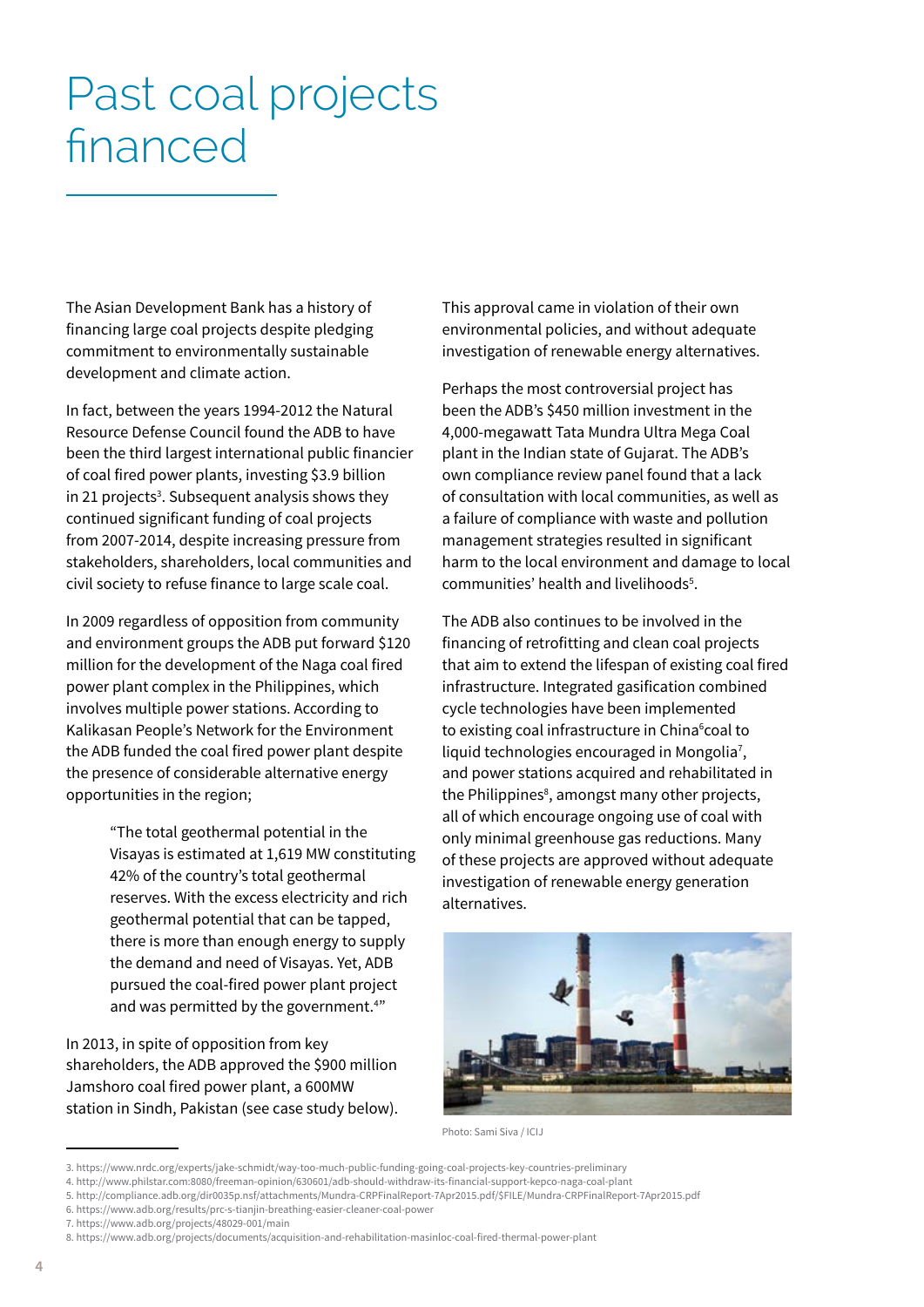# Current policy on coal finance

The ADB has made a clear commitment to action on climate change. Within their Strategy2020 document, an outline of their long-term strategic framework, climate change and environmental degradation are cited as fundamental dangers to the ADB's vision of eliminating poverty in the Asia Pacific region by 2020.

The ADB 2009 Energy Policy paper begins by outlining that Asia's current economic growth is not sustainable if the energy it requires has to be met by fossil fuels. It reiterates the contribution fossil fuels make to climate change, and the serious consequences of climate change for the Asia and Pacific. It therefore presents tackling climate change as a fundamental challenge for sustainable development and energy policy.

But the 2009 Energy Policy does not rule out financing of fossil fuel projects that will exacerbate dangerous climate change. While financing nuclear energy power generation is ruled out in the policy citing environmental and safety concerns, financing of coal projects that could exacerbate climate change are only restricted.

### **Coal Mines**

While they assert there is no place for the ADB in the financing of new coalmines on the grounds that they are internationally traded commodities with established commercial interests, the ADB will allow investments in such projects if they are for captive use by thermal power plants. They also allow funding for projects in nascent stages that are having trouble finding commercial finance, and which may play a role in domestic electricity development.

Friends of the Earth Asia Pacific believes there is no role for the ADB to play in the financing of coal mines for captive use for power generation, or nascent coal mine projects, if they to meet their

vision for eliminating poverty in the Asia Pacific and meet their obligations on climate mitigation.

### **Coal fired power-generation**

In their 2009 Energy Policy the ADB makes clear that they support both the retrofitting of existing power stations with technology to improve their efficiency and operating life while reducing pollutants including greenhouse gas emissions in line with stricter environmental standards.

Friends of the Earth Asia Pacific believes that such retro fitting, while reducing emissions in the medium term, prolong the lifespan of dirty coal fired power station that will continue to make significant contributions to greenhouse gas emissions and dangerous climate change. Investments in such retrofitting technologies also take funds that could be used to make significant investments in renewable energy alternatives for power generation that have minimal climate impact. Domestic energy needs should be met by renewable energy, and with community-lead projects where possible.

The ABD also assert their support for the development and dissemination of what Friends of the Earth Asia Pacific would describe as 'clean coal' technologies: pressurized fluidized combustion, integrated gasification combined cycle, and carbon capture and storage (or sequestration).

Friends of the Earth Asia Pacific sees these technologies as false solutions to climate change. Money invested in the development and dissemination of such technologies should instead be invested in sustainable renewable energy technology and energy projects.

The ADB does not appear to have a policy on the financing of new coal fired power stations.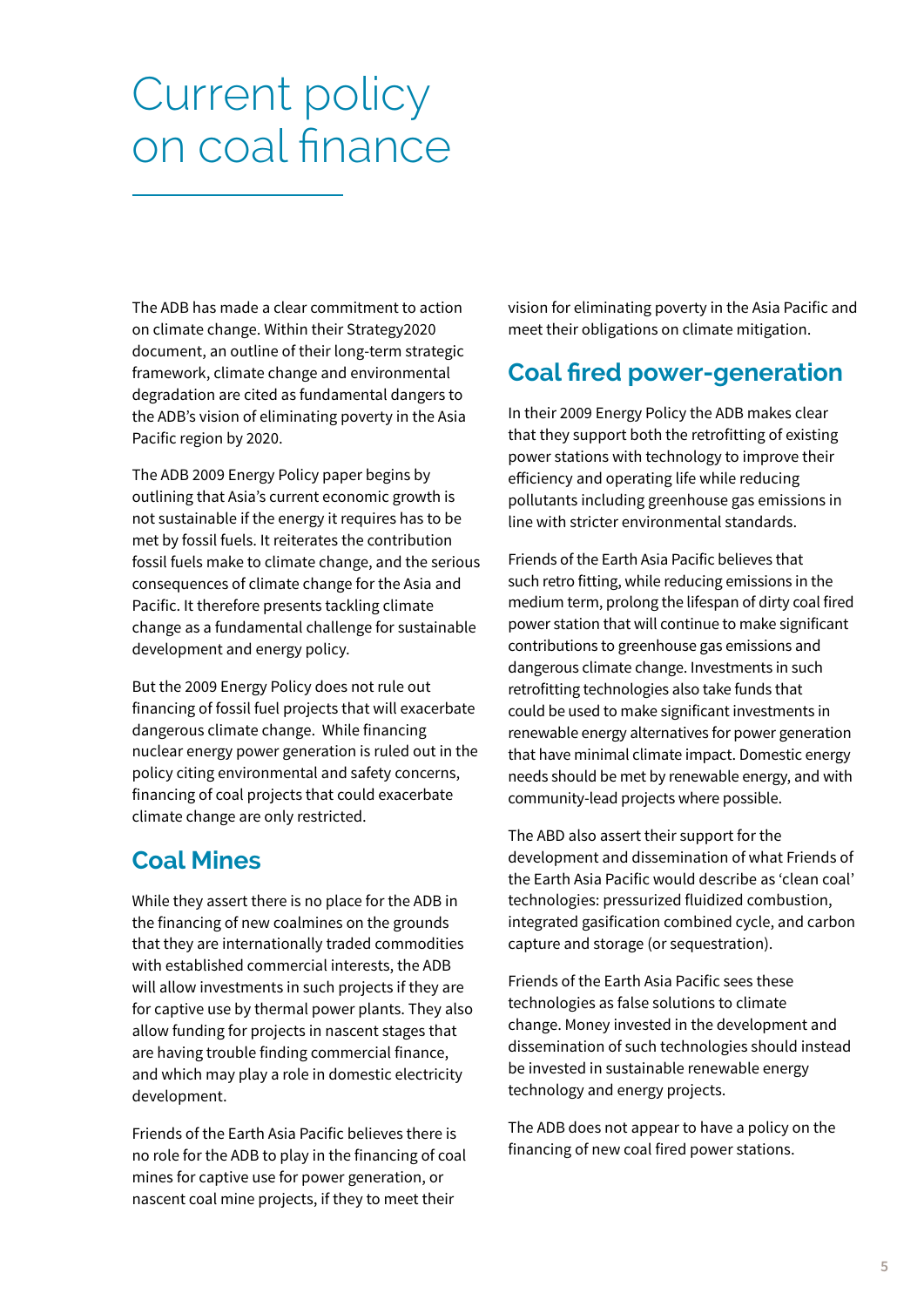### How does ADB compare to other Multilateral Development Banks (MDBs)

All MDBs have been under increasing international pressure to restrict their funding for coal projects.

Significant shareholders in many MDBs such as the United States and United Kingdom have threatened to block approvals for coal financing citing concerns about climate impacts. As a result many MDBs have implemented more rigorous standards for coal financing.

> **World Bank:** According to its 2013 energy sector strategy, the World Bank will only provide financing for coal projects in rare circumstances. According to a bank representative, those rare circumstances would include situations when there is a lack of feasible alternatives to coal or a lack of financing for coal power.

 **African Development Bank:** AfDB's 2012 energy sector policy provides that the bank will only support coal when such financing is determined to have a strong development impact and, at the same time, environmentally responsible, among other conditions.

 **European Bank for Reconstruction and Development:** EBRD's 2013 energy sector strategy states that the bank will not finance investment in coal except in rare and exceptional circumstances where there are no feasible alternative energy sources.

 **Inter-American Development Bank:** IDB's 2009 guidelines on coal-fired power plants dictate that the bank will only support plants that are designed to use high-efficiency and low-emissions technologies.

 **European Investment Bank:** In 2013, EIB introduced an emissions performance standard, which effectively means that the bank will not be able to lend to most coalfired power plants.

 Citation: Lorenzo Piccio https://www.devex.com/news/coal-or-nocoal-a-balancing-act-for-mdbs-87610

The ADB can be seen as part of this wider trend of MDBs' increasing restrictions on coal financing, due to concerns about climate and environmental impacts.

However, these policies fall short of the action required to stop MDBs' contribution to dangerous climate change and to do what it takes to keep within the 1.5 degree limit agreed to by most member countries within the Paris Agreement.

Friends of the Earth Asia Pacific believes MDBs including the ADB need to take stronger action on coal, ruling out all new coal projects, and prioritizing the transition of energy systems in member countries to sustainable renewable energy alternatives.

Also of significant concern to Friends of the Earth Asia Pacific is the role that new multilateral infrastructure funds such as the Asian Infrastructure Investment Bank (AIIB) will play in financing coal projects in the Asia Pacific region. The AIIB are positioning themselves as a more flexible institution than the ADB, has reportedly signalled that it is open to financing coal projects, and appears unlikely to adopt strict environmental and climate related terms for their loans<sup>9</sup>.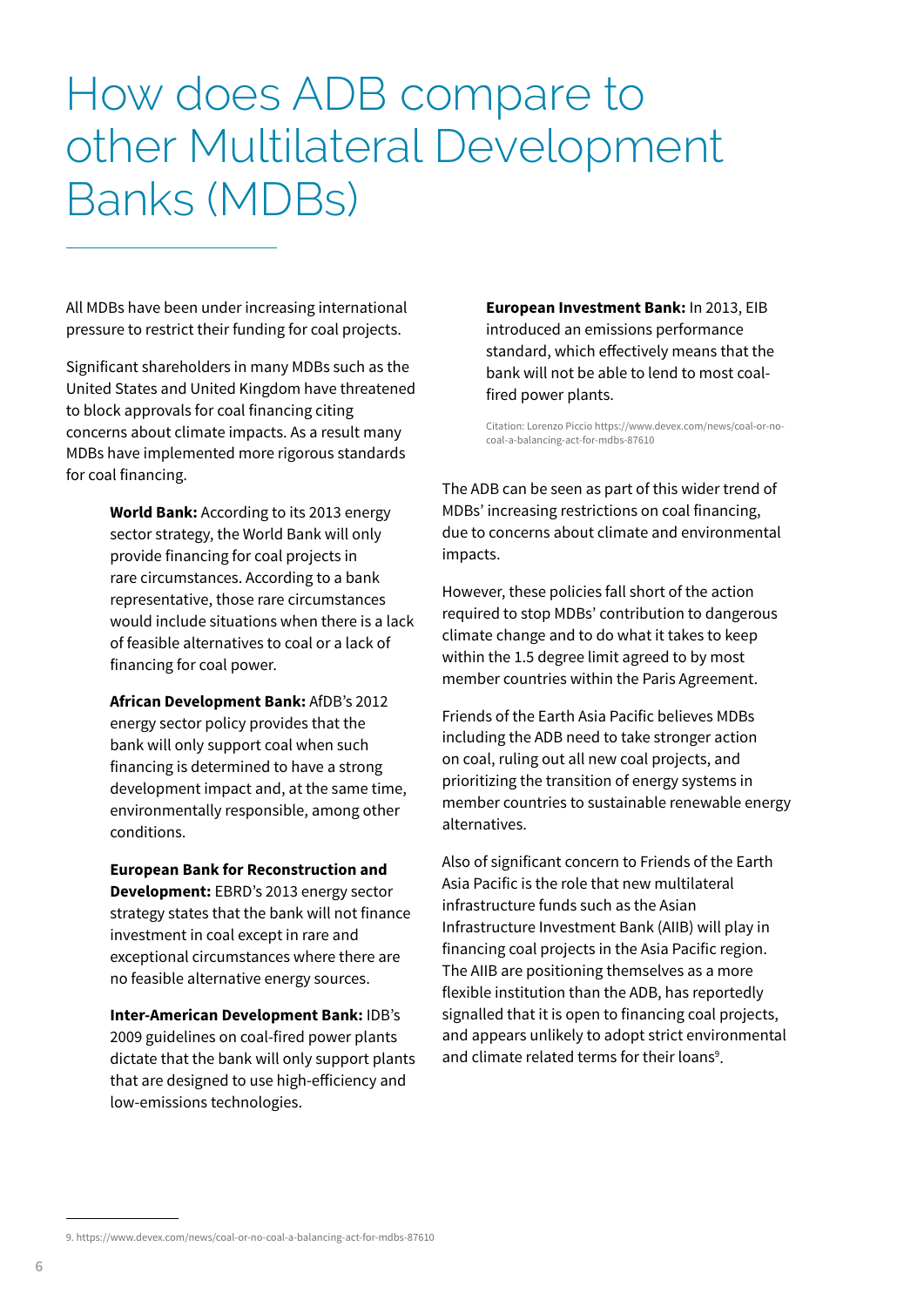# Case Studies





#### Case study:

#### **Tata Mundra Coal Plant, India**

The ADB contributed \$450million to the 4000 megawatt coal fired power plant, which was justified by MDB lenders as 'the most energy efficient coal power plant in the country.'

But despite this accolade, Ernst and Young analysis has estimated baseline CO $_2$  emissions and reductions for the Project would be 30.796 million tons per year (baseline value) making it India's third largest emitter of greenhouse gas.

The plant has also had a devastating impact on traditional communities on the Kutch coastline. Ash emitted from the coal plant has disrupted fishing practices. Coal dusts from conveyor belts feeding the power station threaten human health and contaminate agriculture. The waste outlet of the plant emits hot water, damaging nearby mangroves that serve as a breeding ground for fish. Infrastructure has damaged groundwater systems, polluting communities' drinking water sources.



#### Case study:

#### **Jamshoro Coal Project, Pakistan**

The ADB's most recent controversial coal finance has been a \$900 million investment in the Jamshoro coal project in Pakistan. The ADB went ahead with the investment despite the objection of key shareholders: the U.S., Finland, Denmark, Netherlands, Norway, and Sweden – and abstentions from others – Austria, Germany, Luxembourg, Switzerland, Turkey, and the U.K<sup>10</sup>. The ADB approved the investment even though it was in conflict with the Bank's own environmental policy. They also approved the project without conducting a thorough analysis into renewable energy options to meet Pakistan's energy needs $^{11}$ .

10. https://www.nrdc.org/experts/jake-schmidt/pakistan-coal-power-plant-get-public-funding-will-be-last-coal-plant-funded 11. http://www.huffingtonpost.com/justin-guay/the-adbs-dirty-little-coa\_b\_5504315.html